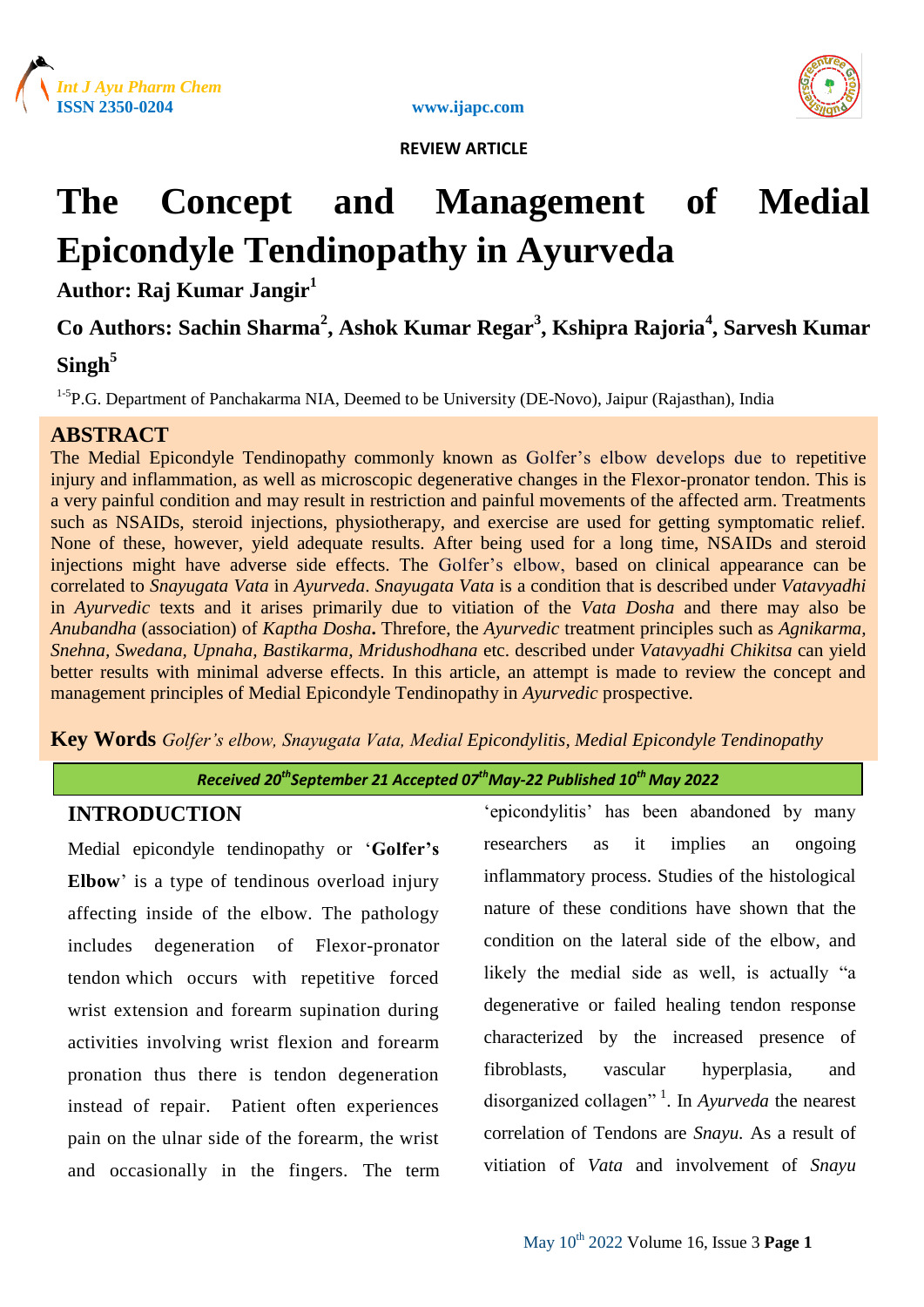





present in *Karpura Sandhi* the *Snayugata Vata*  develops*.* Thus based on its clinical manifestation golfer elbow can be correlated with the *Snayugata Vata* in *Ayurveda*. The conservative methods are used to treat majority of cases, severe cases of prolonged duration (over 6 to 12 months) may require surgical consultation. There is no satisfactory treatment protocol for this disease yet. Here an attempt is made to review modern literature and its counterpart in Ayurveda and thus establishing its management protocol based on Ayurveda principles.

# **AIMS AND OBJECTIVES**

- To review Literature of Medial epicondyle tendinopathy and its counterpart in *Ayurveda*.
- To review treatment Principles of Medial epicondyle tendinopathy in *Ayurveda*.

# **MATERIALS AND METHODS**

This article is based on a review of medial epicondyle tendinopathy"s modern literature and its concept, management principles available in *Ayurvedic* texts. Materials on Medial epicondyle tendinopathy and *Snayugata Vata* have been gathered from various *Ayurvedic* and modern publications. To acquire information on the important aspects, we also selected recent materials from internet sources such as PubMed, Google Scholar, DHARA etc.

**GENERAL DESCRIPTION COMMON NAME**

Golfer's elbow, Baseball elbow, Pitcher's elbow, thrower"s elbow, medial epicondylitis

#### **PREVALENCE**

The prevalence of medial epicondylar tendinopathy is smaller than that of lateral epicondylitis (tennis elbow). As per a study done on 4783 subjects the Prevalence of medial epicondylitis was found 0.4% but according to the review report incidences of Medial epicondyle tendinopathy are 10 to 20 % of all epicondylitis diagnosed<sup>2</sup>. The Prevalence is found higher in the following cases: age range of 45–64 years, high body mass index, larger waist circumference, higher waist to hip ratio, current and former smokers and type 2 diabetes<sup>3</sup>.

# **AETIOLOGY**

Golf, American football, tennis and other racquet sports, archery, bowling, weightlifting, and javelin throwing can all cause medial epicondylitis. Because of high energy valgus forces during the late cocking and acceleration phase, pitchers and overhead throwing athletes are more likely to acquire the condition. However, more than 90% of instances are unrelated to sports. Carpentry, plumbing etc. are examples of labor-intensive occupations that need forceful, repetitive activities and thus may result in development of medial epicondylitis $4$ .

# **CLINICAL PRESENTATION**

• Elbow pain distal to the medial epicondyle of the humerus, radiating up and down the arm, most often on the ulnar side of the forearm, wrist, and fingers.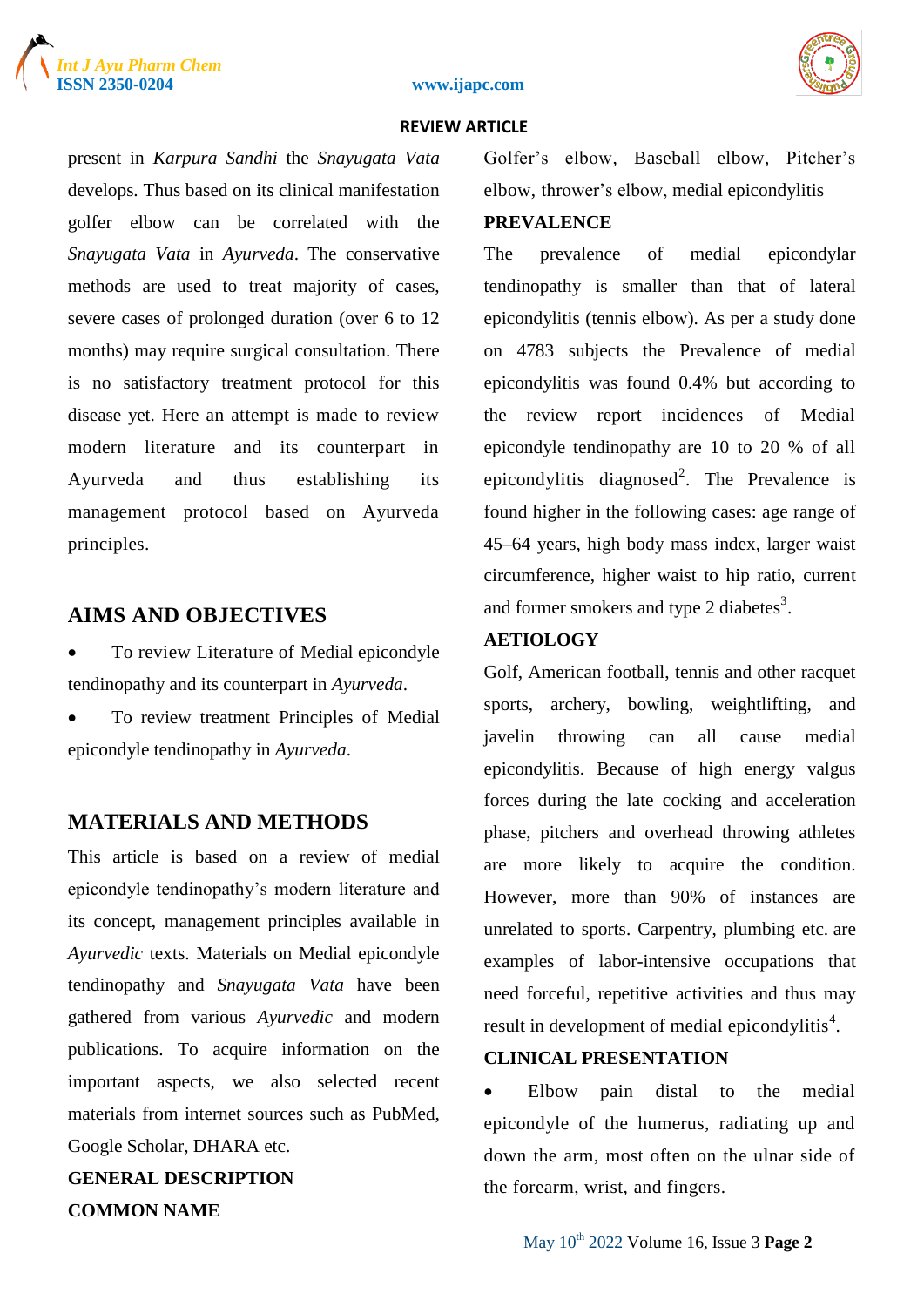





 Local tenderness over the medial epicondyle and the flexor group's conjoined tendon, without swelling or erythema.

- Elbow stiffness.
- Hand and wrist weakness.
- Numbness or tingling sensation in the fingers (mostly ring and little finger).
- Triggering of pain by resisted wrist flexion and pronation.

# **CLINICAL EXAMINATION**

To assess medial epicondylitis, it requires both a passive and active examination. The patient will complain of discomfort while actually shaking hands or pulling open a door in serious cases of epicondylitis. The patient can resist wrist flexion during the active resistance test. This must be done with the elbow extended and the forearm completely supinated. The therapist performs the passive examination by extending the wrist while keeping the elbow extended. The range of motion may be complete at the start of the disease, but it may decrease as the disease progresses.

# **DIFFERENTIAL DIAGNOSIS**

The differential diagnosis of medial epicondylitis includes following<sup>5</sup>-

- A. Neuropathy
- C6 or C7 radiculopathy
- Cubital tunnel syndrome
- Ulnar or median neuropathy
- Ulnar neuritis,
- Anterior interosseous nerve entrapment
- B. Ligamentous Injury

• Ulnar or medial collateral ligament instability

- Sprain or tear
- C. Tendinopathy
- Lateral epicondylitis
- Triceps tendonitis
- Others
- D. Others
- Adhesive capsulitis
- Arthrofibrosis or loose bodies
- Medial epicondyle avulsion fracture, or osteophytes
- Flexor or pronator strain
- Synovitis
- Valgus extension overload; or dermatologic concerns (e.g., herpes zoster).

# **DIAGNOSIS**

As the diagnosis may easily be established clinically through history and physical examination thus additional diagnostic investigations are rarely required<sup>6</sup>. . The Golfer's Elbow Test, an orthopedic test, is particularly useful in diagnosing medial epicondylitis. For the diagnosis and its differentiation from other causes Ultrasound has a good sensitivity, specificity, and positive and negative predictive value.

## **MODERN MEDICAL MANAGEMENT**

a. Avoid repetitive stretch by not doing such activities which cause pain and discomfort till healing occurs. This is followed by gradual resumption of activities.

b. Anti-inflammatory drugs.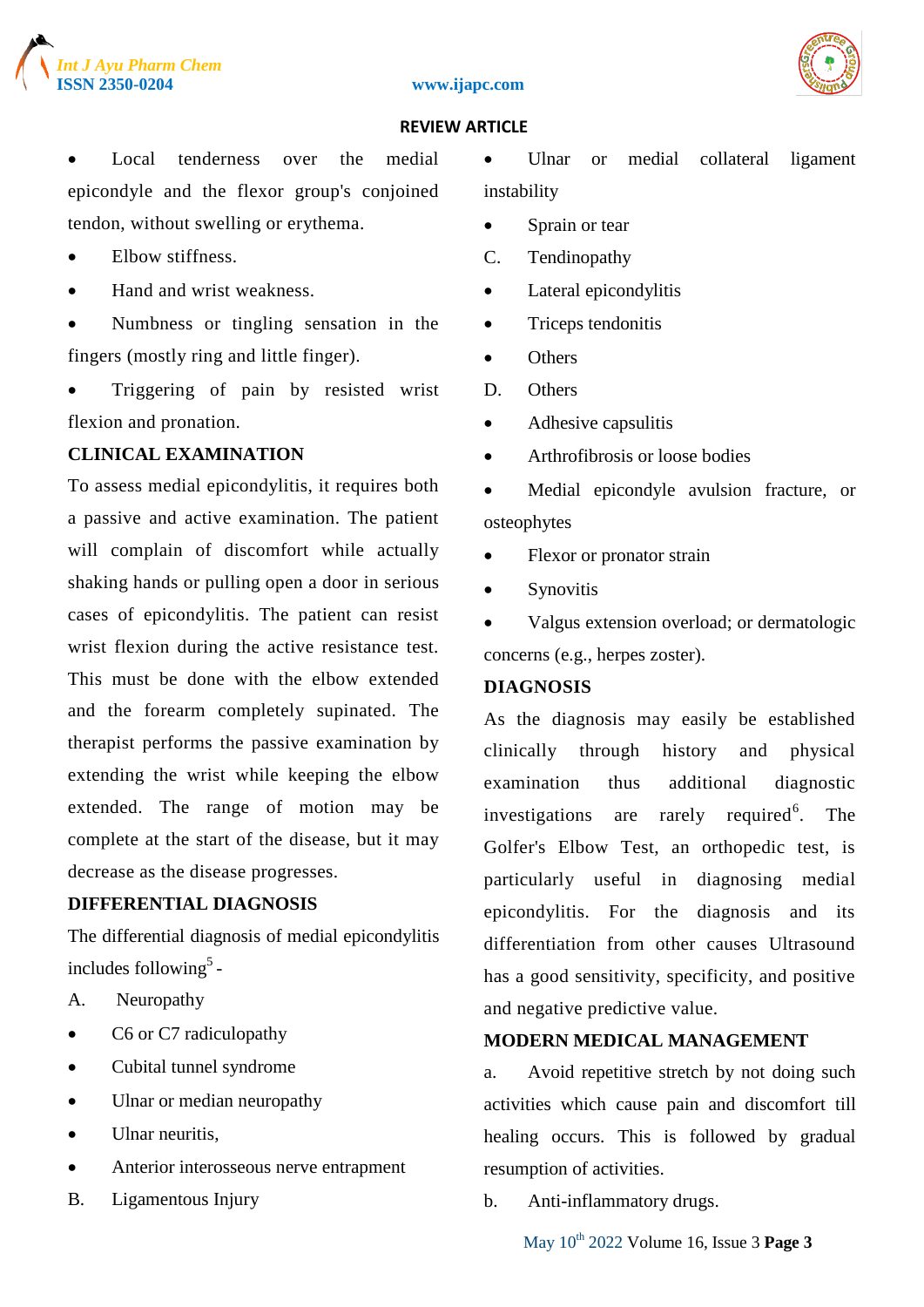





c. Corticosteroid injections.

d. Ice packs for acute episode and heat therapy for chronic.

e. Wearing supportive splints and straps.

f. Exercise therapy and occupation therapy.

g. Generally surgery is not required. However, if the above conservative treatments fail to provide relief after 6 to 12 months, surgical intervention may be explored.

# **DISEASE IN AYURVEDA**

*Snayu* resembles a fibrous structure. *Snayu* is a *Upadhatu* (subsidiary) of *Medhodhtu* that aids in the *Dharaa* (maintenance) of the body<sup>7</sup>. As per *Acharya Vagbhatta*, *Snayu* is one of the Pratyanga of the human body<sup>8</sup>. Acharya *Sharangdhara*, mentioned *Snayu* as a structure that connects the body's *Maansa, Asthi*, and Meda<sup>9</sup>. Thus *Snayu* may be considered as a fibrous tissue component, tendon, or ligament. There are four categories of *Snayu* based on their shape and location. *Pratanavati Snayu* (stretched out / branch), *Vrita Snayu* (round / cylindrical), *Vrita Snayu* also known as *kandara* (tendons), *Suhira Snayu* (hollow / porous / ring like), and *Prithula Snayu* (thick / flattened)  $^{10}$ . Thus based on structure and position the *Vrita Snayu* are correlated with the tendons present in body.

Depending on its signs and symptoms, the golfer elbow may be correlated with the condition of *Snayugata Vata (S. Vata)* described in *Ayurvedic literature*. *S. Vata* develops when *Vata dosha* is increased (due to *Ati-Chesta, Ati-Vyayam*, etc.) and gets localized in *snayu* of *kurpara sandhi*<sup>11</sup>. The *Vayu* which is responsible for the normal

activities of joints i.e. the *Vyanvayu* is ultimately unable to carry out the function of *Kurpara Sandhi* (elbow joint) and *Hasta Pradesha* (forearm) smoothly. As a result, features such as pain, stiffness, restricted movement, etc. develops in this region. These symptoms may also develop due to *Kaphavritta Vyana Vayu*<sup>12</sup>. Hence, it is also considered as an important causative factor for manifestation of *S. Vata*.

## *NIDANA* **(CAUSATIVE FACTORS)**

*Acharyas* described *Snayugata Vata* under *Vatavyadhi*. There are no specific *Nidana* mentioned for *Snayugata Vata* in *Ayurvedic* texts, therefore the *Nidana* of *Vata Vyadhi* are considered $^{13,14}$ .

The *Nidana* (causative factors) of *Vatavyadhi* are generally classified into following 5 types-

1. *Aharaja Nidana* (Dietary factors) - *Sheeta*(cold), *Ruksha*(dry), *Alpa* (less quantity) *Laghu Guna*(light), *Katu, Tikta, Kashaya Rasa* and indulgence in *Anashana* (fasting), *Alpashana* (low eating), *Vishamashana* (irregular eating), *Adhyasana* (overeating).

2. *Viharaja Nidana* (Physical activities) - *Ativyavaya* (excessive sexual activites), *Ativyayama* (excessive exercise), *Atichesta* (Excessive physical exercises/movements), *Atiratriprajagrana* (excessive awaking at night), *Divaswapna* (day-sleep) *Vegasandharana* (suppression of the natural urges), *Palwana* (excessive swimming), *Atidhavana* (excessive running), *Atiucha Bhasanam* (loud speaking), *Atibhara Vahanam* (excessive weight bearing).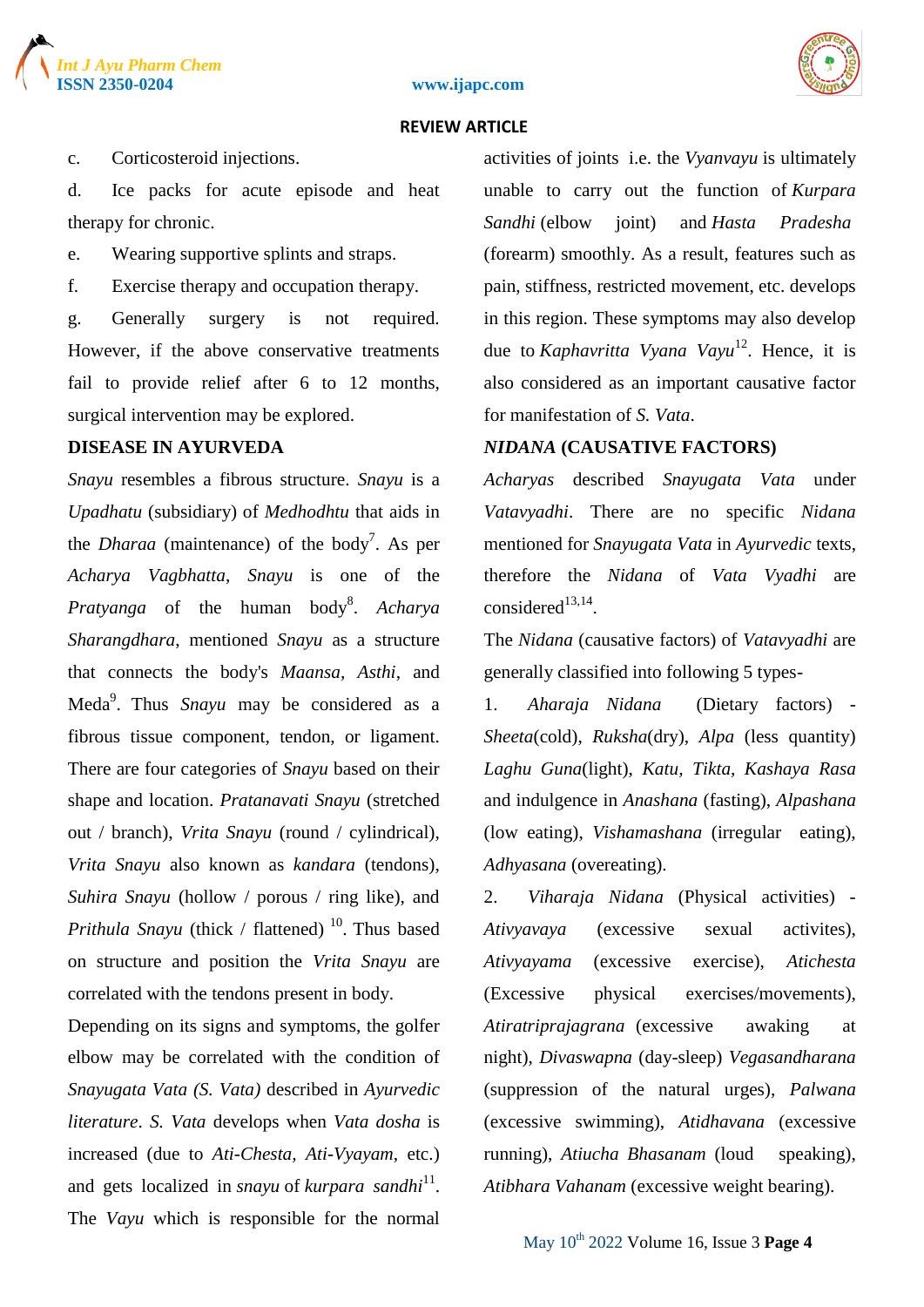



#### **REVIEW ARTICLE**

3. *Abhighataja* (trauma) - *Marmabhighata* (injury in vital organs).

4. *Kalaja Nidana* (Seasonal and environmental) - *Varsha Ritu* (Rainy season), *Shishira Kala* etc.

5. *Manasika Nidana* (Psychological factors) - *Ati Chinta* (worry), *Shoka* (grief), *Krodha* (anger), *Bhaya* (fear).

#### *ROOPA* **(CLINICAL PRESENTATION)**

In general when the *Vata Dosha* located in *Snayu*  is provoked, the conditions such as *Bhahya Aayam* (opisthotonous), *Abyantra Aayam* (emprostotonous), *Khalli, Kubjatvam* (hunchback) and *Sarwang* (general) or *Ekang* (local) disorders arises<sup>15</sup>.

The symptoms of *Vatavyadhi* mentioned in *Ayurvedic* text are *Sankocha* (contraction), *stambhana* (stiffness) of joints and *Shoola* (Pain) in the joints as well as in bones, *Lomaharsha*  (horripilation), *Pralapa* (delirium), *Graham* (spasticity) of hands, back as well as head. *Khanja* (lameness) and *Pangulya* (total paralysis of leg), *Kubjta* (hunch- back), *Sosha* (atrophy) of the body parts, *Anidra* (insomnia), *Spandana* (trembling of body), *Gatrasuptata* (numbness), *Hundana* (shrinking) of head, nose, eyes, clavicular region and neck, *Bheda* (breakingpain), *Toda* (pricking pain), *Akshepaka* (convulsion),, *Karshya* (emaciation), *Karshnya* (blackishness of skin), *Usna Kamatva* (desire of hot substances)  $16,17$ .

#### *SAMPRAMPTI* **(PATHOGENESIS)**

As there is no separate *Samprapti* of *Snayugata Vata* explained in *Ayurvedic* texts, so the general Samprapti of *Vatavyadhi* is considered<sup>18</sup>.

*Samprapti* of *Snayugata Vata* can be explained in two possible ways-

A. On the basis of *Vataprakopaka Aharvihara Sevana (*Factors related to diet and physical activities)

B. On the basis of *Agantuja Nidana* (Due to trauma or injury)

*Vataprakopaka Ahara Sevana* i.e*.* regular practice of predisposing dietary factors for *Snayugata Vata* such as *Sheeta*(cold), *Ruksha*(dry), *Alpa* (less quantity) *Laghu Guna*(light), *Katu, Tikta, Kashaya Rasa etc,* and *Vihara Sevana* such as *Ativyayama* (excessive exercise), *Atichesta* (Excessive physical exercises/movements) etc. leads to *Chayaprakopa* of *Vata* i.e. aggravation and vitiation of *Vata Dosha* specifically *Vyana Vayu*<sup>19</sup> *.* This *Vyana Vayu* may also be in *Anubandha* (Associated) with *Kapha Dosha* if there is state of *Ama (*toxins) formation due to *Agnimandya* (decreased digestive power)*.* This vitiated *Vata* accumulates in *Karpura Sandhi* (due to the presence of *Sroto Riktata*) and in turn leading to *Shooladi Lakshanas.* There is *Vikruti* in *Meda Dhatu* and *Meda Agni Vaishamya* (Impairment of *Agni*) which may lead to *Vikrata*  (Impairment) and *Kshaya* (Degeneration) of *Snayu* (*Upadhatu*).

May 10th 2022 Volume 16, Issue 3 **Page 5** On the other side, *Agantuja Nidana* such as *Abhighata* (*Kurpara Marma Abhighata*) usually results in *Sthaniya Vata Dushti* with *Rakta* as the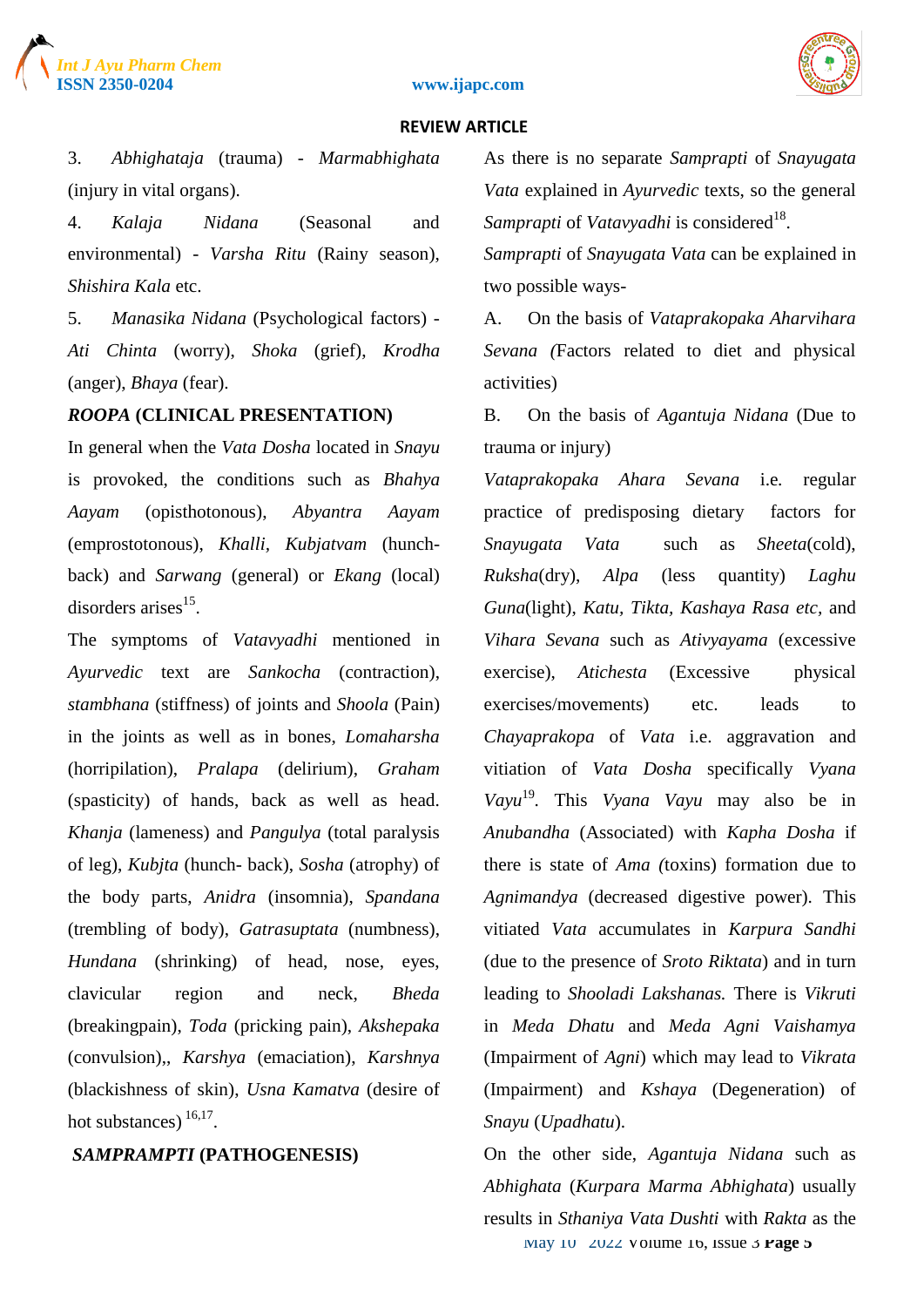



#### **REVIEW ARTICLE**

underlying *Dushya*. As a result of *Dhatuvaishamya*, the vitiated *Vata* moves in the body and settles down in *Snayu* (due to the presence of *Sroto Riktata*) and develops *Shoola,*  Stambhana, Kampa etc<sup>20</sup>.

Thus in modern terms excessive physical exercise, overuse or repetitive activities, carrying heavy hand held tools, and other etiological factors lead to *Vataprakopa* resulting in and *Dhatuvaishamya* (degenerative changes) and *Tadjanita Shoola* (Pain) in the tendons leading to structural alteration of the tendon (tendon tearing) and painful and restricted movements of elbow joint.

## *CHIKITSA* **(TREATMENT)**

1. *Nidana parivarjana* (Avoiding causative factors)

The *Nidana parivarjana*, or avoidance of the causative factors, such as excessive physical activity, is the first thing that the patient is encouraged to do, and the same thing is mentioned in modern treatment of Golfer's elbow.

*2. Chikitsa Siddhanta* (Treatment Principles) The treatment Principles of *Snayugata Vata*  mentioned by different *Acharya* in *Ayurveda* literature are following-

# *Chikitsa Siddhanta* **as per** *Acharya Sushruta***<sup>21</sup>**

 *Snehana, Upanaha, Agnikarma, Bandhana, Mardana*

# *Chikitsa Siddhanta* **as per** *Acharya Vagbhata***<sup>22</sup>**

*Snehana, Daha, Upanaha* 

*Chikitsa Siddhanta* **as per** *Yogaratnakar***<sup>23</sup>**

*Swedana, Upanaha, Mardan, Snehana*

# *Chikitsa Siddhanta* **as per** *Acharya Charaka***<sup>24</sup>**

 *Acharya Charaka* has not mentioned the specific treatment modality for *Snayugata Vata.* So, the *Chikitsa* according to the *Lakshana (Symptoms)* of *Snayugata Vata* is to be considered.

*Aushadha Yoga* (Oral Drugs) mention in the *Ayurvedic* Texts for the management of *Snayugata Vata* 

- *Trayodashanga Guggulu*<sup>25</sup>
- *Abhadi Churna*<sup>26</sup>

*Shodhana chikitsa* as per Ayurvedic Texts:

1. *Agnikarma*

In *Ayurvedic* texts various treatment modalities such as *Snehana, Swedana, Upanaha, Agnikarma*, and *Bandhana* etc. are described in the management of *S. Vata*<sup>27</sup>. Agnikarma appears to be the most efficient in delivering immediate relief. The disease does not recur if this procedure is done perfectly<sup>28</sup>.

## 2. *Panchakarma Procedures*

The basic *Panchakarma Procedures* adopted for the treatment of *Vatavyadhi* such as *Snayugata Vata* are following-

## *Snehana*

 *Abyantra Snehana* - In *Vatavyadhi* with degenerative changes such as *Snayugata Vata* the oral administration of *Sneha* i.e. *Ghee* (Clarified butter), *Taila* (oil) etc. is found very useful for *Shamana* (Palliative treatment) and preparation of Patient for *Mridushodhna*.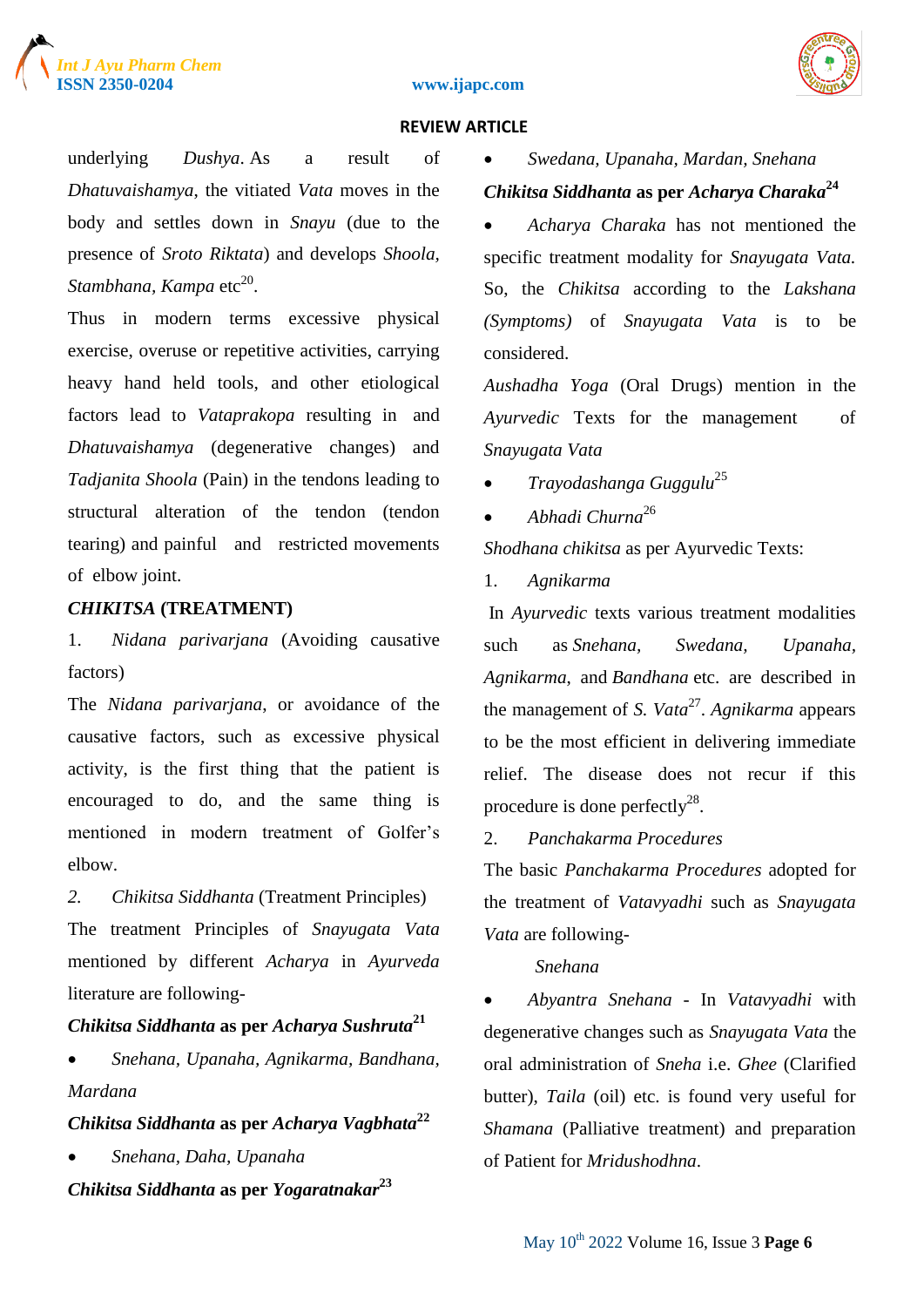



#### **REVIEW ARTICLE**

 *Bhahya Snehana* – After completion of *Internal Snehapan*, Patient should subjected to *Bahaya Sneha* i.e. *Abhayang* (external massage by oil or sneha).The *Bhahya Snehana (*external massage) can also be performed separately as *Pradhana Karma* in the elbow area for local relief of symptoms.

# *Swedana*

 When the patient is oleated internally and externally, he should be subjected to *Sarvanga Swedana* (whole body sudation therapy) before *Mridushodhna.* The *Swedana* procedure like *Snehana* therapy can also be used as *Pradhana Karma* i.e. independent therapy for the quick management of symptoms such as *Toda* (pricking pain aches), *Ruka (Pain)*, *Aayam, Shoth*  (extensive swelling), *Stambha* (stiffness) and *Graha* (spasticity).

 According to *Acharya Charaka*, through oleation and sudation processes, even a deformed and rigid limb can be gradually restored to normal, just as it is possible to bend a dried piece of wood according to one's desires.

# *Mridu Shodhana*

 In case oleation and sudation therapy are unable do palliation of *Vata*, *Mridushodhna* (mild purification) should be performed with mild *Snehayukta* medicines. Castor oil with milk and medicated ghee made with *Tilwak* or *Satala* are both useful in expelling the morbid *Doshas*.

## *Basti* (Medicated Enema) -

 *Acharya charaka* described *Basti* as the best therapeutic procedure to treat all types of

*Vatavyadhi*. In degenerative conditions such as *Snayugata Vata* the *Yapna Basti* and *Matra Basti* can be very useful. In case the patient is *Durbal*  (weak) or purgation is contra-indicated, the *Niruh Basti* (enema) should be administered followed by a diet having *Pachaniya* (digestive) and *Deepniya* (appetizer) drugs as ingredients.

*3. Vyayayma*

 The *Yogasana* and *Physiotherapy* techniques are also useful in providing symptomatic relief in *Snayugata Vata.*

# **DISCUSSION**

The *Viharaja Nidana* (Physical activities related factors) such as *Ativyayama* (excessive exercise), *Atichesta* (Excessive physical exercises/movements) etc. and *Agantuja Nidana*  such as *Abhighata* (external trauma or injury) are mentioned as causative factors in both *Ayurveda* as well as modern literature. Repetitive practise of these factors leads to angiofibroblastic alterations in the wrist flexors and pronator teres, due to chronic repetitive concentric or eccentric loading of the wrist flexors and pronator teres. Repetitive exercise causes microtears in the tendon, which leads to tendononosis. Even though the pronator teres and flexor carpi radialis were thought to be the most usually affected muscles, the literature reveals that all muscles are affected equally, with the exception of the palmaris longus.

There is no inflammation of the bones. The collagen fibres remodel and the mucoid ground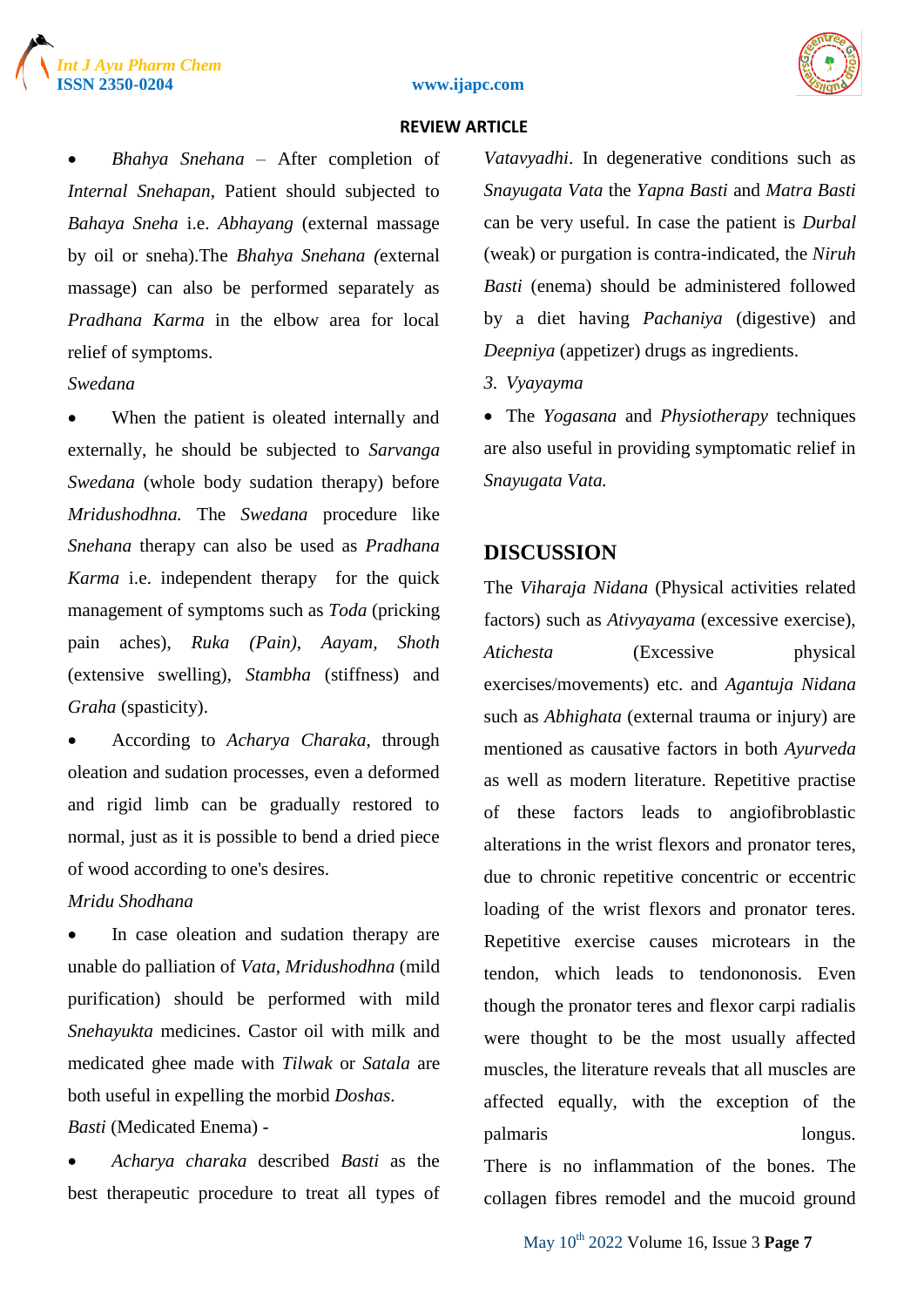





substance increases as the Flexor-pronator tendon undergoes repeated micro tears<sup>29</sup>. The vitiation of *Vata*, specifically *Vyana Vayu* according to *Ayurveda*, is the cause of all such structural changes and degeneration. Thus the management of *Vata* includes the oral medicines and *Panchakarma* procedures that targets vitiated *Vyana Vayu* and helps in its Palliation.

According to *Ayurvedic principles*, this disease might also arise from *Vata* vitiation along with *Kapha Dosha Anubandha*. *Agnikarma Chikitsa* is recommended as the best therapy option for such a problem. *Agnikarma* pacifies the *Vitiated Vata* and *Kapha Dosha* thus helping in diminishing symptoms such as *Shola*, *Stambha*, *Shotha* etc. because of its *Ushna* (hot), *Tikshna* (sharp), *Sukshma* (finest), and *Ashukari* (quick acting) properties<sup>30</sup>.

When *Snehana* is used as an independent therapy locally as *Abhyanga* its opposite properties (*Guna*) to *Vata Dosha* provides *Vatashamaka* effect and thus helping in relieving the symptoms such as Pain, Stiffness present in Golfer's elbow<sup>31</sup>. The *Swedana* (steam therapy) due to its *Ushna* property relieves symptoms such as *Stambha* (stiffness), *Gauravata* (heaviness) etc. thus providing symptomatic relief in Golfer"s elbow<sup>32</sup> . The process of *Snehana* and *Swedana* dilates the blood vessels of the skin, increasing local blood circulation. Thus there is quick removal of toxins and improvement in nutrition supply to the affected local area. The medicine that is applied locally is absorbed by the skin and has local effects.

*Basti* therapy is acknowledged as one of the most effective therapeutic *Panchakarma* procedures, especially for the treatment of *Vatavyadhies*. This therapy is best for pacifying *Vata Dosha* and providing nutrition to the body. Thus *Basti* therapy may also be very beneficial in dealing with degenerative disorders such as Golfer's elbow.

# **CONCLUSION**

After reviewing the literature, it can be concluded that Golfer's elbow is a degenerative condition of Flexor-pronator tendon, mainly caused by mechanical overload occurring during sports participation or work involving repetitive activity. In *Ayurveda* the condition may be correlated to *Snayugata Vata* which is a disorder of *Vatavyadhi* spectrum. There is no specific treatment protocol for Golfer"s elbow in modern science and the treatment principles of *Vatavyadhi* such as *Agnikarma, Snehna, Swedana etc.* may prove beneficial in treating this condition. As there are only a few clinical studies on golfers elbow in *Ayurveda*, thus this literary knowledge should be applied more therapeutically in order to establish a better treatment protocol.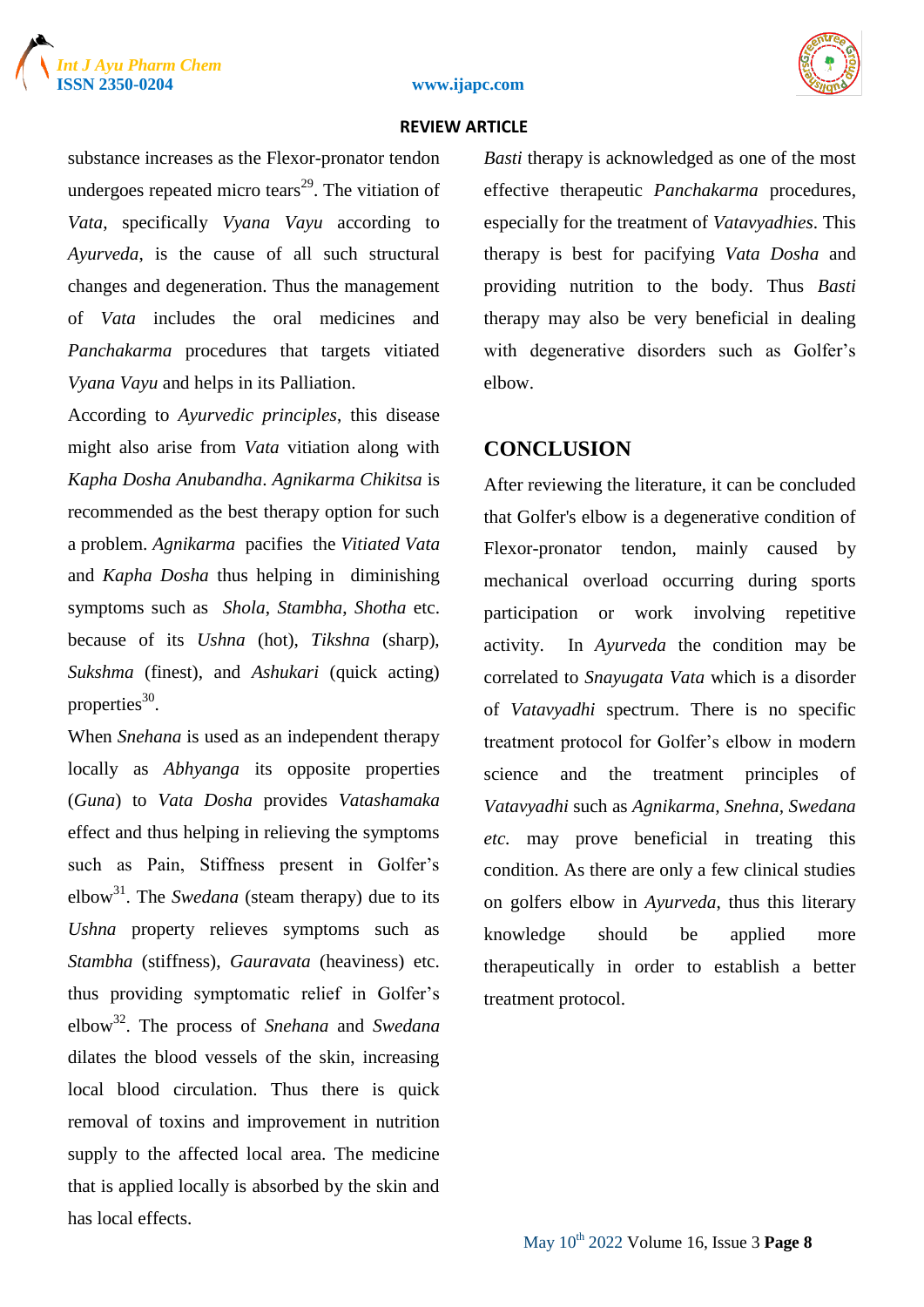





# **REFERENCES**

1. Hudes K. (2011). Conservative management of a case of medial epicondylosis in a recreational squash player. *The Journal of the Canadian Chiropractic Association*, *55*(1), 26– 31.

2. Shiri, R., Viikari-Juntura, E., Varonen, H., & Heliövaara, M. (2006). Prevalence and determinants of lateral and medial epicondylitis: a population study. *American journal of epidemiology*, *164*(11), 1065–1074. https://doi.org/10.1093/aje/kwj325

3. Kiel, J., & Kaiser, K. (2021). Golfers Elbow. In *StatPearls*. StatPearls Publishing.

4. Shiri, R., Viikari-Juntura, E., Varonen, H., & Heliövaara, M. (2006). Prevalence and determinants of lateral and medial epicondylitis: a population study. *American journal of epidemiology*, *164*(11), 1065–1074. https://doi.org/10.1093/aje/kwj325

5. Kiel, J., & Kaiser, K. (2021). Golfers Elbow. In *StatPearls*. StatPearls Publishing.

6. Amin, N. H., Kumar, N. S., & Schickendantz, M. S. (2015). Medial epicondylitis: evaluation and management. *The Journal of the American Academy of Orthopaedic Surgeons*, *23*(6), 348–355. https://doi.org/10.5435/JAAOS-D-14-00145

7. Acharya Yadavji trikamji. Charaka Samhita edited with "Ayurveda Deepika" commentary of Chakrapani Datta. Reprint: Chaukhamba

Surbharati Prakashan; Varanasi. Chikitsa sthan, 2014; 15/17: 514.

8. Sharma SP. Astanga sangraha with Sasilekha Sanskrit commentary of Indu.2nd ed. Varanasi (India): Chaukambha Orientalia, 2008; 278.

9. Parasurama Sastri Vidyasagar,Sarngdhara Samhita edited with "Deepika" commentery of Adamalla and "Gudarthadipika" of Kashirama.5th ed.Varanasi(India): Chaukambha Orientalia, 2002; 40: 52.

10. Acharya vaidya yadavji Trikamji, Sushruta Samhita edited with Nibandhasamgraha, Chaukhamba Sanskrita Sansthana, Varanasi-221001, reprint Sharir Sthana, 2009; 5(30): 367.

11. Tripathi B. Chikitsasthan 28 chapter Sloka No 16. Vol. 2. Varanasi: Chaukhamba Surabharati Publication; 2009. Carak Samhita; p. 937.

12. Tripathi B. Chikitsasthan 28 chapter Sloka No. 228. Vol. 2. Varanasi: Chaukhamba Surabharati Publication; 2009. Carak Samhita; p. 979.

13. Sastri K,Chaturvedi GN, Sastri R Upadhyaya Y, Pandeya GS,Gupta B, Vata Vyadhi Chikitsa, Caraka Samhita of Agnivesa with elaborated vidyotini Hindi Commentry, Reprinted ed.Varanasi: Chaukhambha Visvabharti; 2012.Vol.2.Verse-15-18.p.779.

14. Brahmasankara misra, Bhavaprakasa, Madhyamkhanda, edition 12 2018, Chaukambha Sanskrit Bhawan, Varanasi,vol 2, Vatavyadhiadhikara,chapter 4,verse 1-3,Page no.2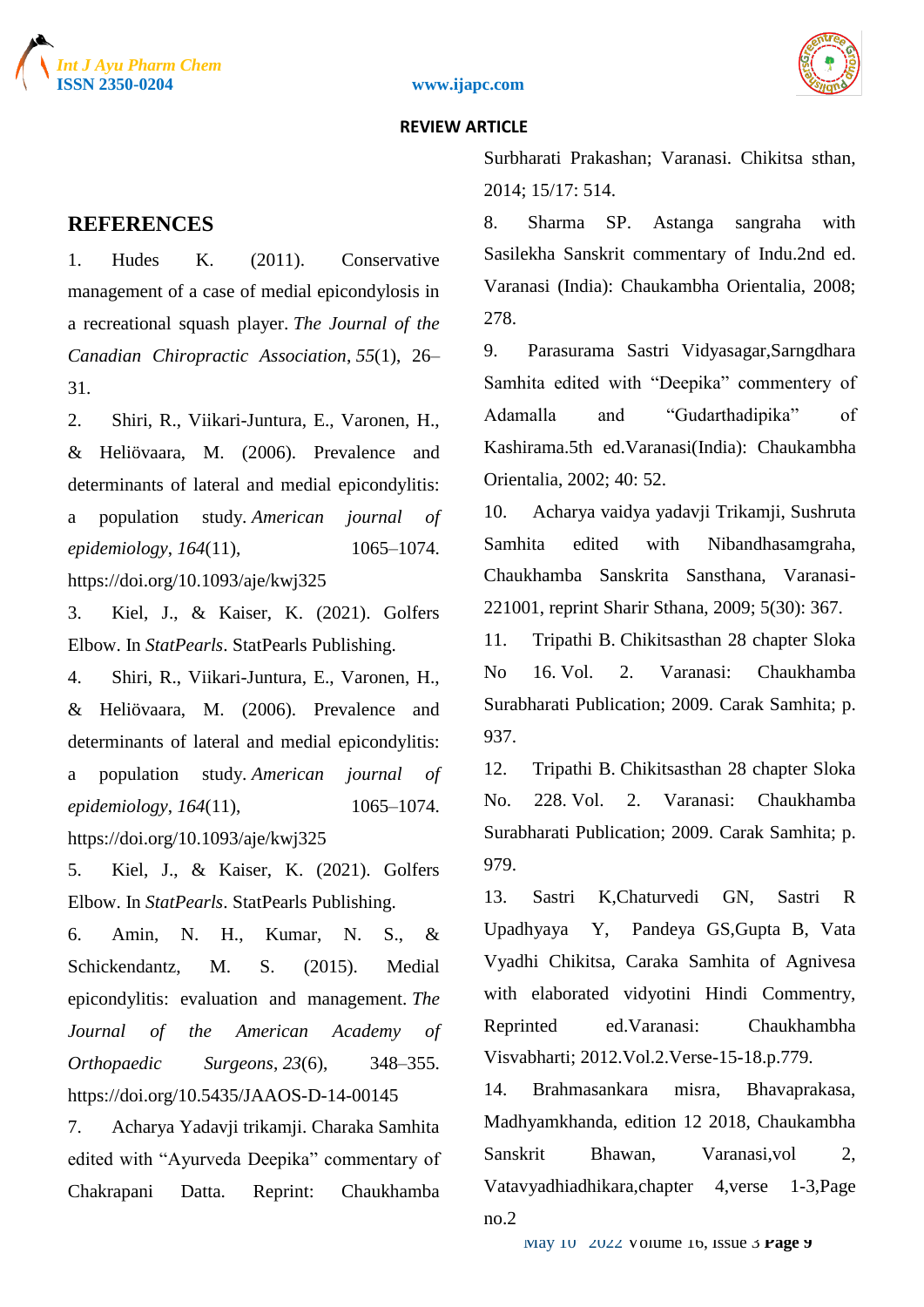

#### **REVIEW ARTICLE**

15. Pandey Gangasahay, editor. Pt. Kashinath Sastri Vidyotini Hindi commentary on Charaka Samhita of Agnivesha- 2 nd volume, Chikitsa Sthana Vatavyadhi Chikitsadhayay chapter 28 verse 35. Varanasi: Chaukumba Bharti Academy; Reprint: 2016. P. 783

16. Pandey Gangasahay, editor. Pt. Kashinath Sastri Vidyotini Hindi commentary on Charaka Samhita of Agnivesha- 2 nd volume, Chikitsa Sthana Vatavyadhi Chikitsadhayay chapter 28 verse 20-23. Varanasi: Chaukumba Bharti Academy; Reprint: 2016. P. 780

**17.** Kaviraj Ambikadutta Shastri, Ayurveda Tattva Sandipika, Hindi commentary on Sushruta Samhita of Maharshi Sushruta, Sutra Sthana doshdhatumalkshayavrudhi adhyaya chapter 15 verse 18. Varanasi, Chaukhambha Sanskrit Sansthan, Reprinted 2014, p. 78

18. Acharya Yadavji Trikamji. Charaka Samhita edited with "Ayurveda Deepika" commentary of Chakrapani Datta. Reprint: Chaukhamba Surbharati Prakashan; Varanasi, Chikitsasthan, 2014; 28/18: 617.

19. Sastri K, Pandeya G, Sharma P, Trikamji Y, Vatavyadhi chikitsa. In, Caraka Samhita of Agnivesa with Vidyotini Hindi Commentry. Reprinted Ed. Varanasi: Chaukhambha publications; 2009.Vol 2, Verse-15-16.p.693-4.

20. Sastri K,Chaturvedi GN, Sastri R Upadhyaya Y, Pandeya GS, Gupta B, VataVyadhi Chikitsa, Caraka Samhita of Agnivesa with elaborated vidyotini Hindi Commentry, Reprinted ed. Varanasi: Chaukhambha Visvabharti; 2012.Vol.2.Verse-228.p.815.

21. Shastri A.D. Sushruta, Sushruta samhita edited with Ayurveda Tattva Sandipika, Chaukhambha Sanskrit Sansthan, Varanasi, reprint 221001, chikitsa Sthanam chapter, 4/8: 34.

22. Gupta KA, Upadhyaya Y, Vatavyadhi Nidanam. In Astanga Hrdayam of Vagbhata Vidyotini Hindi Commentary, Reprinted ed.Varanasi: Chaukhambha Prakashan; 2017.vol 1, Verse-22.p.568.

23. Vaidya Laksmipati Sastri, Vatavyadhi Nidanam, Yogratnakara With Viyotini Hindi Commentary, Reprinted Ed. Varanasi: Chaukhambha Prakashan; 2018.vol 1, Verse-1.p.517.

24. Sastri K, Chaturvedi GN, Sastri R Upadhyaya Y, Pandeya GS, Gupta B, Vata Vyadhi Chikitsa, Caraka Samhita of Agnivesa with elaborated vidyotini Hindi Commentry, Reprinted ed. Varanasi: Chaukhambha Visvabharti; 2012.Vol.2.Verse-75-88.p.791-793. 25. Prof. Siddhinandan Mishra, Vatavyadi Chikitsa, Bhaisajya Ratnavali Of Kaviraj Govind Das Sen, Hindi Commentary, Ed. Varanasi, Chaukhambha Surbharati Prakshan; 2016,Verse-98-101.p.526.

26. Vaidya Laksmipati Sastri, Vatavyadhi Nidanam, Yogratnakara with Viyotini Hindi Commentary, Reprinted Ed. Varanasi: Chaukhambha Prakashan; 2018.vol 1, Verse-1- 5.p.527.